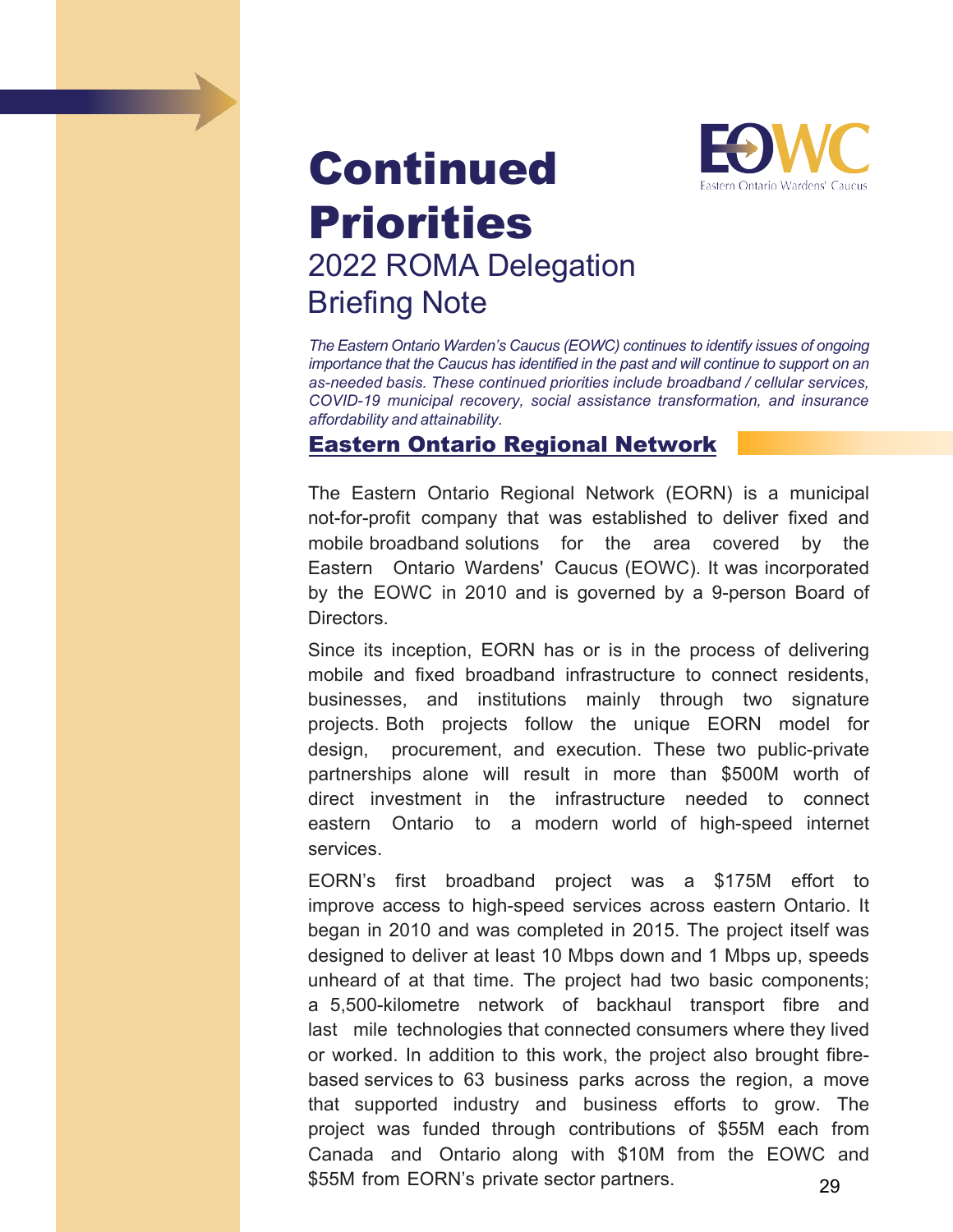EORN's second signature effort, the Cell Gap project, is currently underway. It is a \$300 M + project to close the coverage gaps and boost capacity for cellular users across the 50,000 square kilometers of eastern Ontario. In 2014, as Project 1 was nearing completion, the EOWC turned to EORN to address the overwhelmingly poor mobile (cellular) situation the region was experiencing. After several years of research and advocacy, both the Federal and Provincial Governments agreed to provide \$71M in funding towards the project along with the EOWC and the Eastern Ontario Mayors' Caucus (EOMC) commitment of a further \$10 million.

In the summer and fall of 2020, EORN conducted a major procurement process that resulted in Rogers Communications Inc. being selected as EORN's technology partner. Rogers is investing \$150M of its own money towards the project.

The project entails the upgrading of some 300 existing cell towers and the construction of about 300 more new towers needed to close the coverage gaps. Work is already underway on the tower upgrades. Archaeological assessments on most of the proposed new towers are also being completed as part of EORN's Duty to Consult process with Indigenous organizations and First Nations. The Cell Gap project has a four-year construction timeline and needs to be completed by the end of 2025.

In addition to the work to create and execute the two major projects, EORN developed and delivered a region-wide contract with Bell Canada to support fibre optic connections to municipal buildings across eastern Ontario, at significantly reduced monthly pricing. This 10-year contract continues to provide municipalities with access to the fibre services they need to support their local and county operations.

### COVID-19 Municipal Recovery

The EOWC has identified COVID-19 municipal recovery as a continued priority item. The EOWC would like to thank the Federal and Provincial Governments for their financial supports throughout the pandemic. The funding has enabled our municipalities to address extreme revenue losses and cost increases as a result of COVID-19.

This pandemic forced municipalities to respond quickly making financial, service delivery and infrastructure planning adjustments. While the pandemic situation continues to fluctuate, municipalities still require financial assistance from other orders of governments to continue providing adequate services to our residents and address the wide-ranging impacts that COVID-19 has had on our communities. The rise of the omicron variant will require additional support in 2022 and beyond enabling municipalities to rebuild and serve their communities as efficiently as possible. For example, the continuation of the Social Services Relief funding would enable municipalities to continue providing outreach and supports to vulnerable community members. The EOWC is committed to working collaboratively with the Province through municipal pandemic recovery in the short, medium, and long-term.

## Social Assistance Transformation

The EOWC has also identified social assistance transformation as a continued priority item for 2022.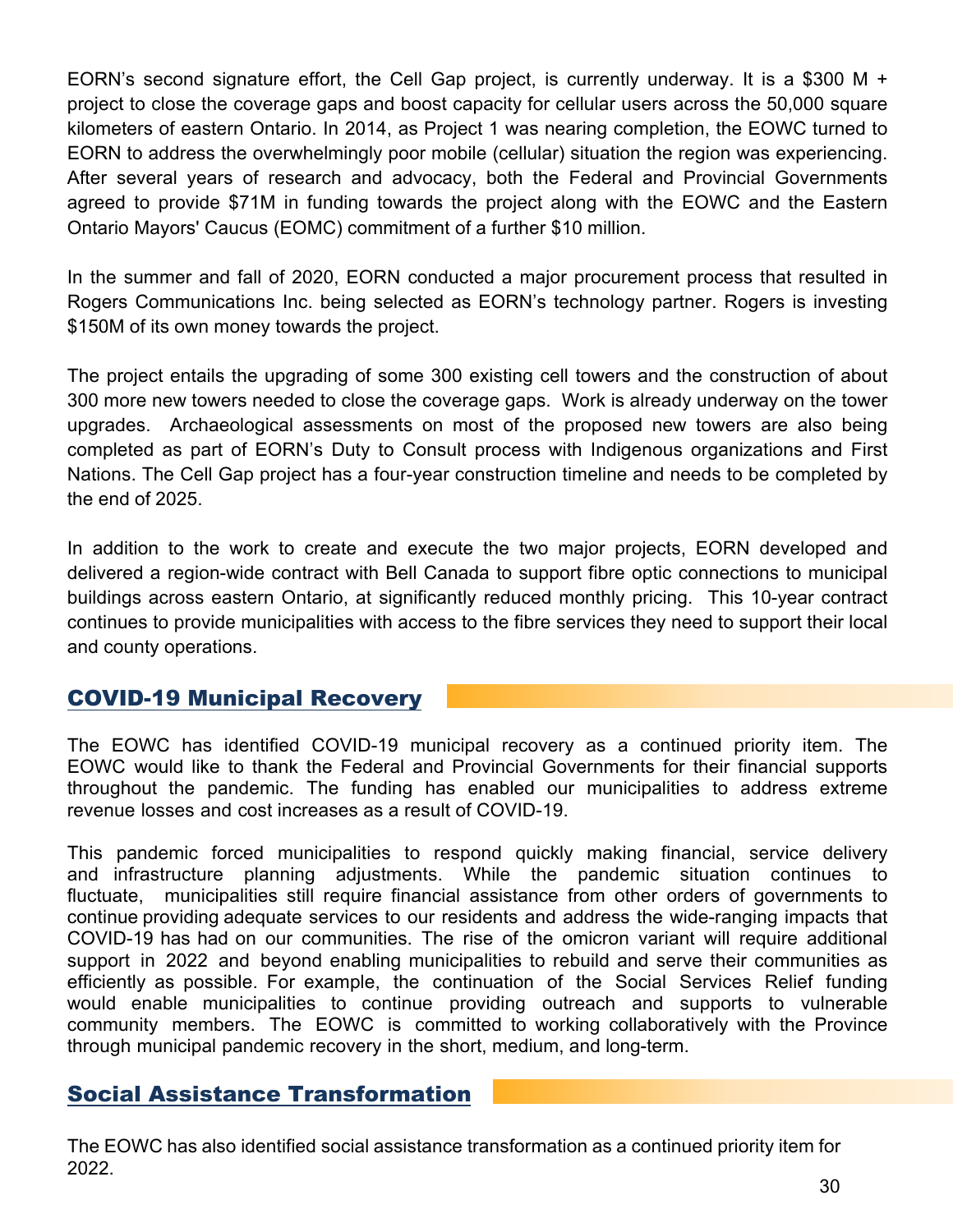The Provincial Government is moving forward with Social Assistance Renewal and Recovery, which represents significant changes for the future of social assistance in Ontario. This realignment will change both provincial and municipal social assistance delivery roles. Topics explored in this codesign process include a new service operating model, accountability model, as well as a new funding model, new client service outcomes and planning for prototype implementation.

The EOWC welcomes the opportunity to work collaboratively with the Province as the COVID-19 pandemic has highlighted the need to improve economic and social recovery services for residents and communities. The EOWC supports the Province in its co-design approach with municipalities. Municipal Service Manager staff participate in various committees that are tasked with the transformation, and the Caucus will continue to monitor the progress of the co-design process. Finally, the EOWC agrees with AMO's position on the social assistance transformation and supports municipalities in participating in the decision-making consultation and collaboration with the Province in order to help implement this new vision, assuming there are no municipal cost increases and that quality service for clients of social assistance remains as the impetus for change.

### Insurance Affordability and Attainability

The increase in municipal insurance premiums is a long-standing concern for EOWC member municipalities. Municipal insurance premiums have increased across the EOWC region by upwards of 25 percent over the last decade. These premiums continue to rise and presents fiscal challenges when EOWC member municipalities prepare and manage current and future budgets. The factors driving insurance increases are largely due to the impacts of climate change, market consolidation, as well as the joint and several liability regime.

Additionally, joint and several liability reforms has been a long-standing priority of the EOWC, and the Caucus believes that it is unfair for municipalities to carry the financial burden and associated damage award for another party's error (e.g., the 1% rule). The exponential rise in insurance claims and thus insurance costs is a result of plaintiffs that joint and several liability encourage to target "deep pocket" municipal defendants. Joint and several liability makes municipal governments the insurers of last resort in instances where they are not primarily responsible for an incident. This is often the result of lawyers knowing that municipalities must pay and therefore name municipalities regardless of fault. Counties have been hit hard with increases as they are responsible for the arterial roads – these roads have higher vehicle use, higher vehicle speeds and often result in more catastrophic injuries. Even if lawsuits are ultimately dismissed, the cost of defending against them puts an enormous burden on our budgets and ultimately the taxpayers.

Even if lawsuits are ultimately dismissed, the cost of defending against them puts an enormous burden on our budgets and ultimately the taxpayers. For example, a suit was brought against Hastings County several years ago related to road design issues. The suit asked for \$10 million in compensation and while Hastings County was ultimately removed from the lawsuit, it cost \$458,149 to defend the County.

Tackling the real issues of limiting liability, increasing personal responsibility by forcing drivers, etc. to maintain a more reasonable level of insurance, needs to be at the forefront. There are many models throughout Canada and the US, many of them hybrids, that are superior to Ontario's antiquated insurance model. 31